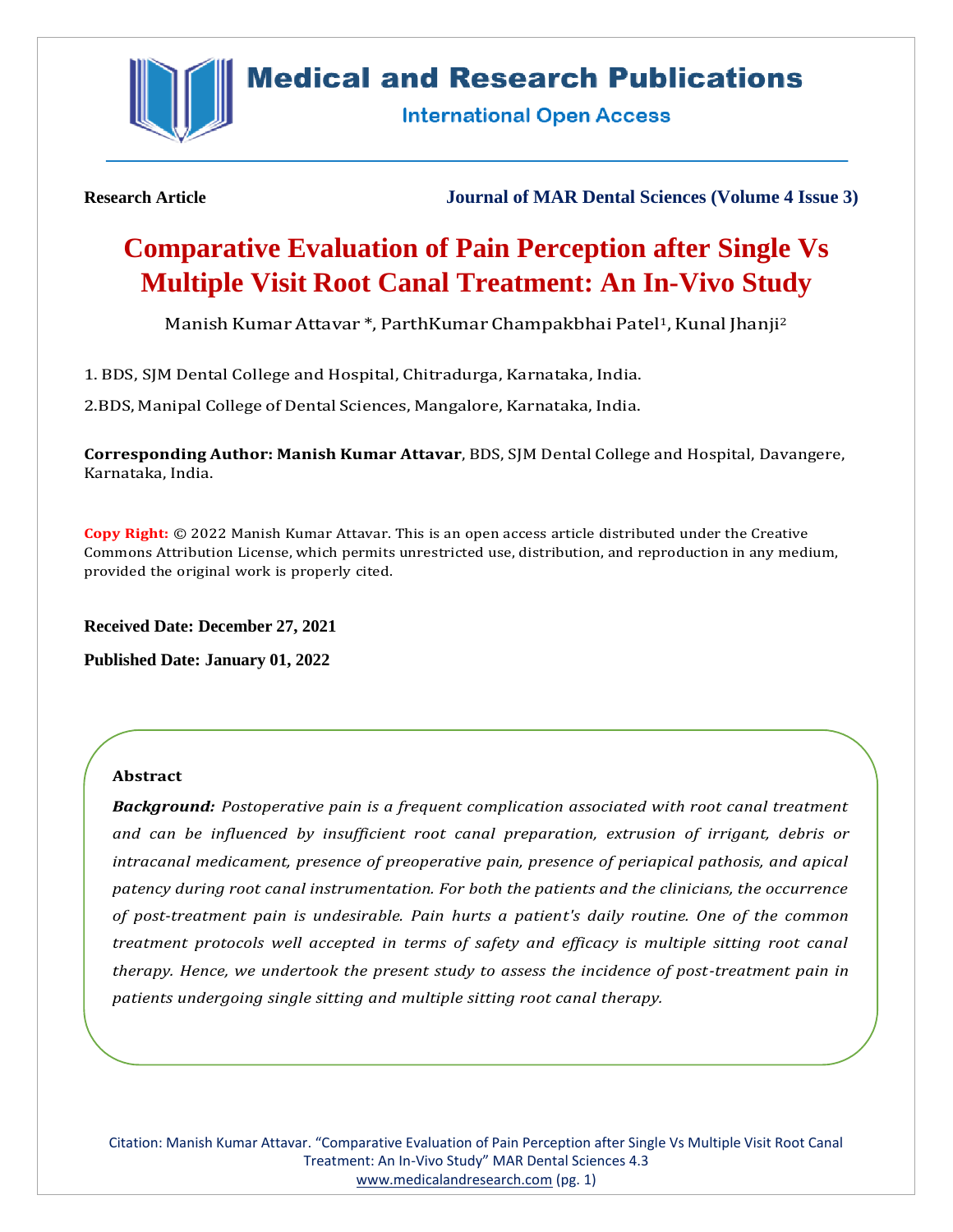*Material and method: The present study included the assessment of 50 patients who underwent treatment with root canal therapy. Complete details of the age, gender of all the patients and status of the pulp of the involved teeth were also recorded in detail. All the teeth were divided broadly into two study groups. The first group included single sitting root canal therapy cases while the other group included multiple sitting root canal cases. Postoperative pain was determined by using Visual Analogue Scale scores after 24 hrs.*

**Result:** A total of 50 subjects were included in the present in-vivo study, in which 28 (Group I= *13, Group II= 15) were male and 22 were female (Group I= 12, Group II= 10). The incidence of post-obturation pain, in both groups, was gradually reduced after 24 Hrs. But, no statistically significant differences were found in the pain levels between single or multi-visit protocol at 24 Hrs intervals.*

*Conclusion: There is no difference in the incidence of post-treatment pain in patients undergoing single sitting and multiple sitting root canal therapies.*

*Keywords: Root canal treatment, Single visit, Multi visit, Postoperative pain, VAS scale*

## **Introduction**

The goal of root canal treatment is to provide an environment in the periapical tissues that irradicate infection and encourage the reestablishment of normal tissues. Endodontic treatment is the choice of treatment for irreversible pulpitis with or without periapical lesion, with up to 98% success rates. **[**1**]**

Historically root canal treatment was performed in multiple visits mainly to ensure sterility of the root canal system before obturation. As complete sterilization was not possible with biomechanical preparation and irrigation, intracanal medicaments were used to ensure the complete eradication of bacteria. In addition to killing bacteria, these agents, primarily phenolic compounds, were also highly irritating to the periradicular tissues. **[**2,3**]** Overzealous use of these medicaments led to postoperative complications that were erroneously identified as persistent periradicular infections. Hence, this led to the inappropriate and excessive use of antibiotics to control infections. Ultimately the deleterious effects of these medicaments were identified, and their routine clinical use was discontinued. This led to one of the two courses of treatment either treating the root canal in one visit or seeking an intracanal medicament that does not injure the periradicular tissues. **[**4**]**

Citation: Manish Kumar Attavar. "Comparative Evaluation of Pain Perception after Single Vs Multiple Visit Root Canal Treatment: An In-Vivo Study" MAR Dental Sciences 4.3 [www.medicalandresearch.com](http://www.medicalandresearch.com/) (pg. 2)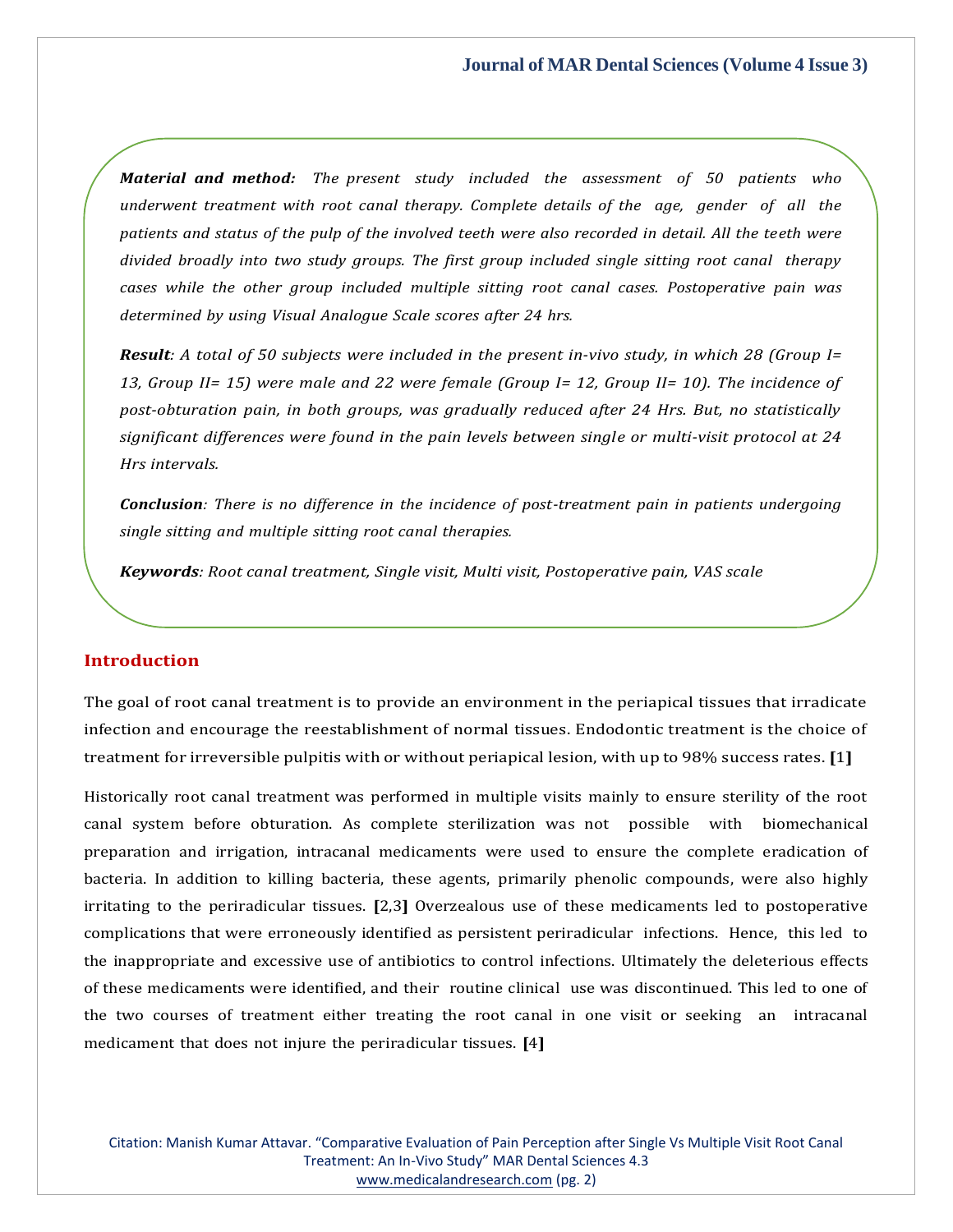Postoperative pain is unwanted but is not an uncommon occurrence irrespective of the method adopted i.e. single visit or multiple visits. Hence the purpose of the present research is to evaluate the postoperative pain after single vs multiple visit root canal treatment.

#### **Material and Methodology**

The present study was conducted after obtaining ethical clearance from the committee and written consent was obtained after explaining in detail the entire research protocol.

Patients who were pregnant, taking antibiotics or corticosteroids at the time of treatment, with immunocompromised, complicating systemic disease, or below 18 years of age were excluded. Only one tooth with a single root of each patient was included, and the pulpal vitality determination was done. The vitality of pulps was ultimately confirmed by direct clinical observation of hemorrhage in the canal, without considering the clinical diagnosis as being a normal pulp, reversible pulpitis, or irreversible pulpitis. All teeth had completely formed foramina and no calcified canals, which were preliminarily evaluated by preoperative periapical radiographs. Any tooth with periodontal disease or periapical radiolucency of more than 0.5 cm was excluded.

A total of 50 patients aged between 20-30 years were included in the study. Patients were randomly divided into control groups: Single visit (Group I = 25) and multiple visits (Group II = 25). All procedure was explained to the patients and informed consent was obtained before initiating the treatment. All patients were administered local anesthesia of 1:80,000 lignocaine with adrenaline. Access was gained in the symptomatic tooth with a size 4 round bur using an air turbine handpiece under copious water cooling. A size 10 K file was inserted into the root canal to determine the working length with the help of a radiograph. The root canals were instrumented with Protaper Next (Dentsply) using an endodontic motor under copious irrigation with 3% sodium hypochlorite. The root canals were flushed with 5 ml of 17% EDTA solution. In the control group, following completion of biomechanical preparation, final irrigation was performed using 5 ml of 0.9% physiological saline solution at room temperature.

Canals in Group 1 were dried with paper points and obturated using 6% 30 gutta-percha cones with zinc oxide eugenol as sealer using a lateral compaction technique, and restored with temporary restorative material, Cavit-G.

Following instrumentation, teeth in Group 2 a sterile dry cotton pellet was placed in the pulp chamber and the access was temporarily sealed using Cavit-G. Patients in Group II returned for the second visit 1 week later when the root canals were filled and teeth temporarily restored using the same technique and materials as in Group I.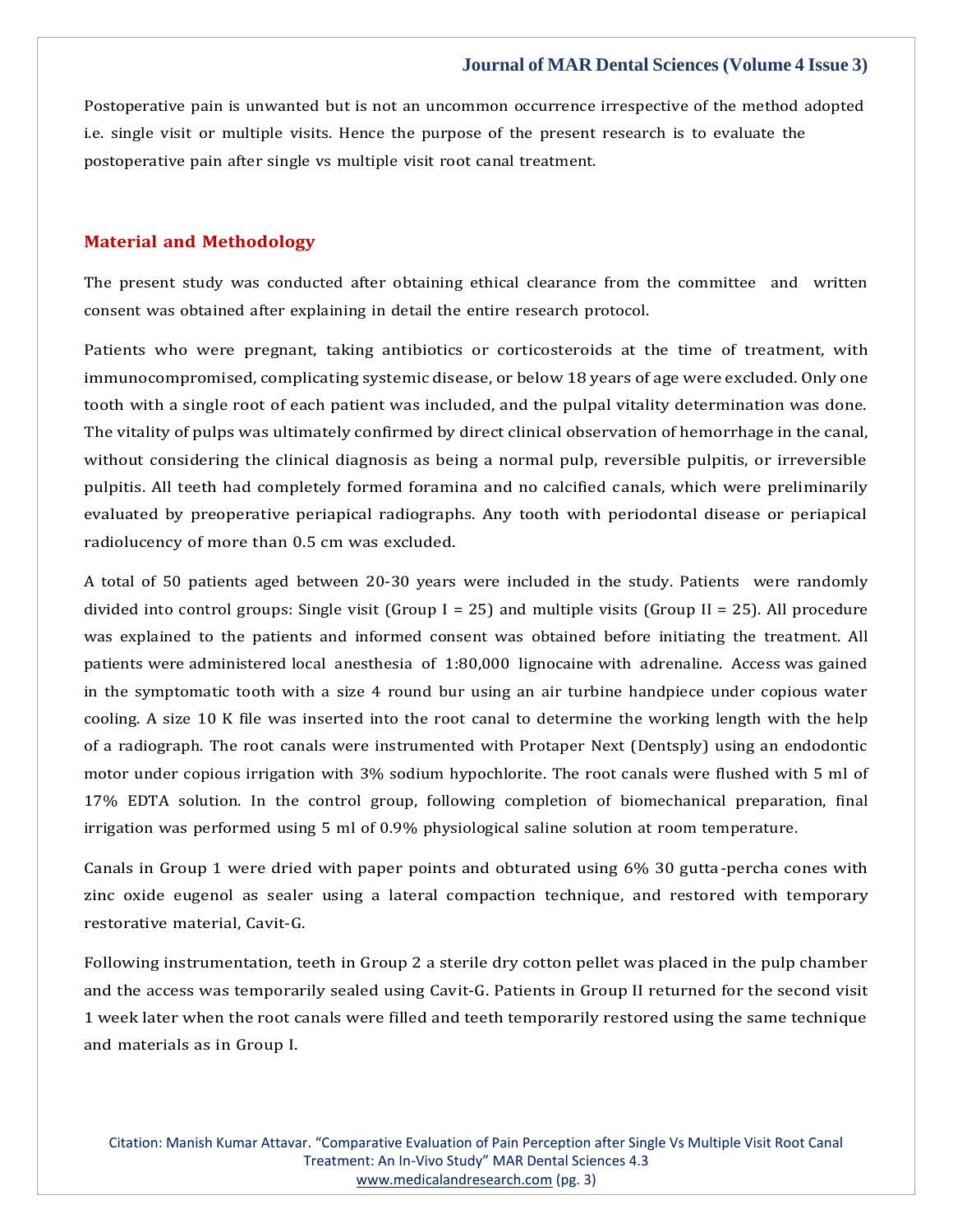Each patient was instructed to assess the post operative pain/ discomfort. This was carried out using a questionnaire that assessed the numeric evaluation of pain/discomfort. Postoperative pain was determined by using Visual Analogue Scale scores after 24 hrs. The VAS included a 10 cm straight horizontal line numbered at each centimeter with the following criteria; 0-1- no pain; 2-3- mild pain; 4- 6- moderate pain; 7-10-severe pain. The data were entered over a spreadsheet, and statistical analysis was performed using SPSS software version 17 (IBM, Chicago, United States).

#### **Result**

A total of 50 subjects were included in the present in-vivo study, in which 28 (Group I= 13, Group II= 15) were male and 22 were female (Group I= 12, Group II= 10). **(Table no 1)** The incidence of postobturation pain, in both groups, was gradually reduced after 24 Hrs. But no statistically significant differences were found in the pain levels between single or multi-visit protocol at 24 Hrs intervals. **(Table no. 2)**

#### **Table no. 1: Distribution of sample**

| Group           | Gender |        |
|-----------------|--------|--------|
|                 | Male   | Female |
| <b>Group I</b>  | 13     | 12     |
| <b>Group II</b> | 15     | 10     |

#### **Table no. 2: Comparative evaluation of mean VAS score**

| Time interval | <b>Mean VAS score</b>           | P value |
|---------------|---------------------------------|---------|
| Preoperative  | <b>Group I</b> $7.89 \pm 0.42$  |         |
|               | <b>Group II</b> $7.48 \pm 0.46$ | >0.05   |
| After 24 hrs  | $4.56 \pm 0.36$<br>Group I      |         |
|               | <b>Group II</b> $4.64 \pm 0.52$ | >0.05   |

Citation: Manish Kumar Attavar. "Comparative Evaluation of Pain Perception after Single Vs Multiple Visit Root Canal Treatment: An In-Vivo Study" MAR Dental Sciences 4.3 [www.medicalandresearch.com](http://www.medicalandresearch.com/) (pg. 4)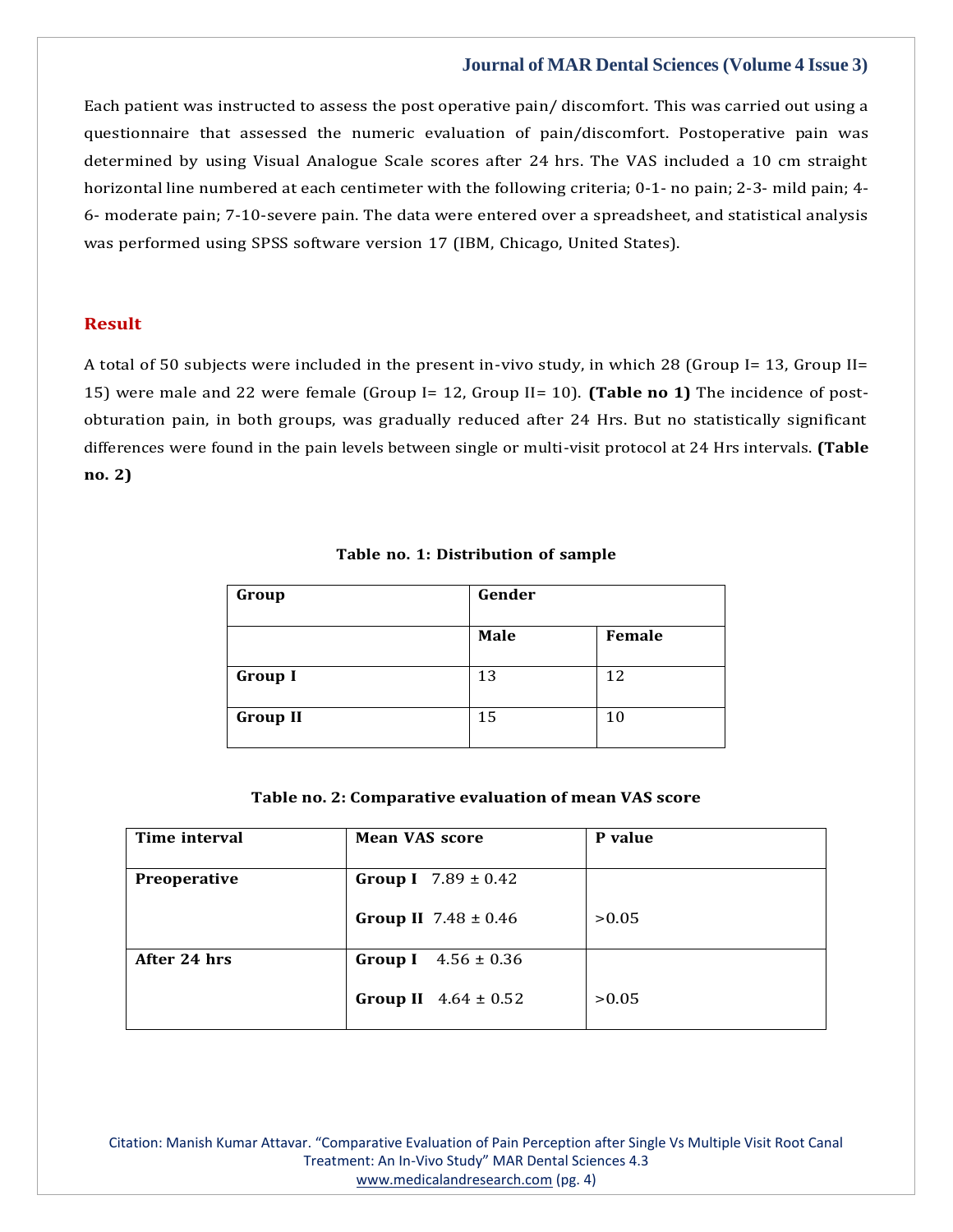#### **Discussion**

The primary objective of performing endodontic therapy is to eliminate microorganisms from the entire root canal system and create an environment that is most favorable for healing. **[**5,6**]**

Postoperative pain, described as the perception of any annoyance after root canal treatment, is reported by 25- 40% of patients, regardless of their pulp and peri-radicular status. Post-endodontic pain usually occurs during the first 2 days after treatment, and generally diminishes after a few hours. However, it sometimes persists for several days We conducted the present study to compare the incidence and intensity of post-obturation pain after single or multi-visit root canal treatment on single-rooted teeth

In 1978, Ether and colleagues and in the same year Soltanoff *et al*. examined the incidence of pain while comparing the single and multiple visit endodontic procedures and concluded a significantly higher number of patients with no pain in the group that had the multiple-visit procedure than in the singlevisit group. Recently Singh S et al. in 2012 found no statistically significant between the pain levels of teeth treated in the single and multi-visit group.

From the above-discussed literature, it is clear that although results of some studies are in the favor of single visit root canal treatment in terms of pain incidence and others favor multi-visit procedures but the majority of literature published on the comparison between single and multi-visit root canal treatment deny any significant difference in the level of post obturation pain between the two.

In the present study, we observed that in patients undergoing multiple sitting root canal therapy, no significant decrease in the incidence of post-treatment pain occurs in comparison to patients undergoing single sitting root canal therapy. Wang C et al compared the incidence and intensity of post-obturation pain after one- or two-visit root canal treatment (RCT) on anterior teeth with vital pulps and a single root and canal in a randomized controlled trial. The author found no significant difference in incidence and intensity of post-obturation pain following one- or two-visit RCT on teeth with vital pulp which is by the result of our study.

During multiple-visit root canal treatment, an antibacterial medication like calcium hydroxide is placed in the root canals, thereby aiming to further disinfect the canals between treatment appointments, the efficacy of which remains unclear at present. **[**9,10**]** In contrast, in single-visit root canal treatment any further appointments and intracanal medications are omitted, and the root canal system obturated directly after instrumentation and irrigation, aiming to seal remaining bacteria and deprive them of both space and nutrition. **[**11,12**]**

Future trials are thus needed to gain firm evidence of whether differences in outcomes between singlevisit or multiple-visit root canal treatment exist. To improve validity and comparability, these trials should aim for standardized outcome measures (eg, the visual analog scale for pain assessment; agreed definition for success/ failure), long-term follow-up periods and limited risk of bias (while certain biases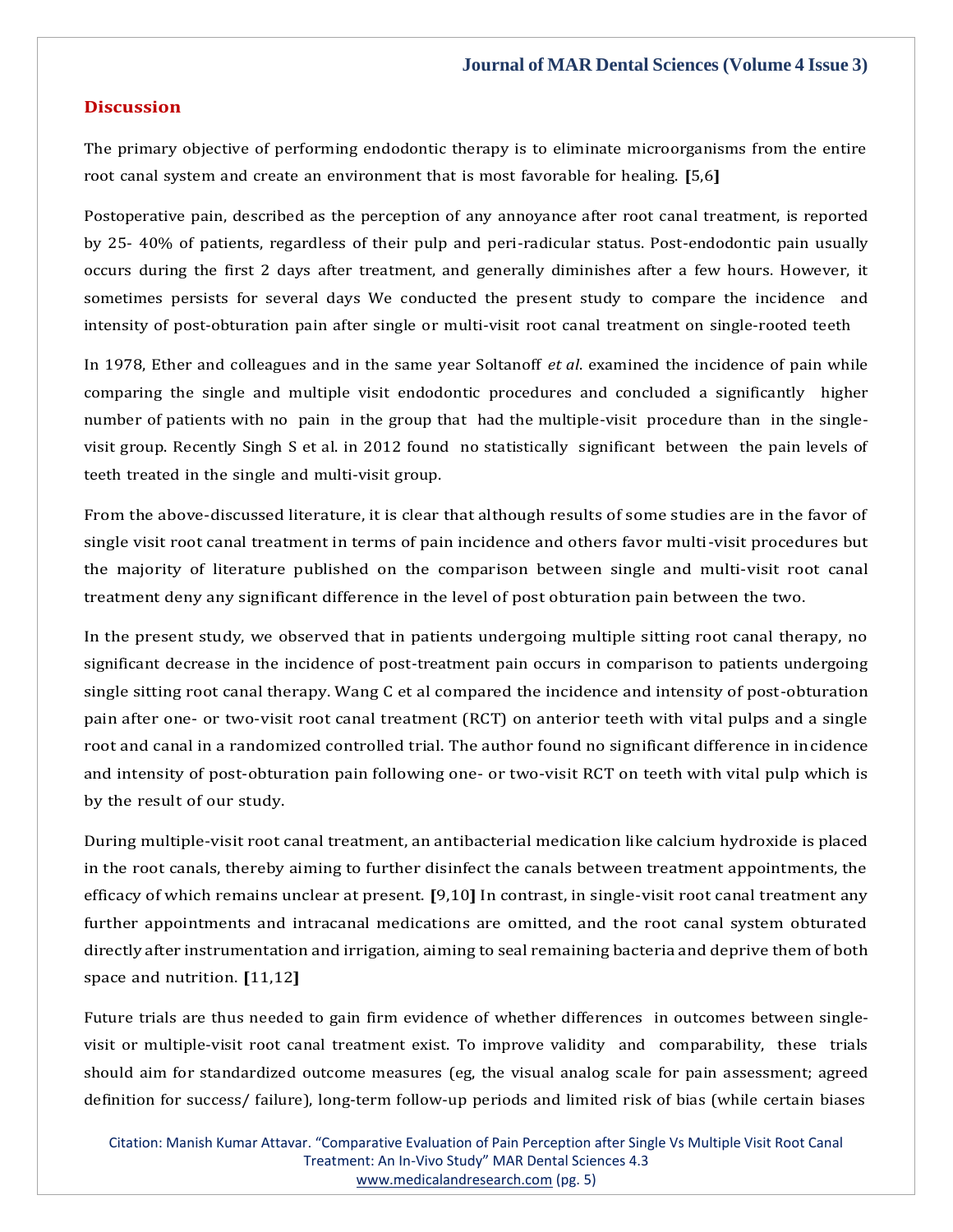cannot be fully excluded). They should best be performed in representative settings and populations and report in detail on confounders of treatment success.

## **Conclusion**

There is no difference in the incidence of post-treatment pain in patients undergoing single sitting and multiple sitting root canal therapies. However, there is no difference in the incidence of post-treatment pain in patients undergoing single sitting and multiple sitting root canal therapies.

**Source of support:** Nil

**Conflict of interest:** None

## **References**

1.Edionwe JI, Shaba OP, Umesi DC. "Single visit root canal treatment: a [prospective](https://www.google.com/search?q=Single%2Bvisit%2Broot%2Bcanal%2Btreatment%3A%2Ba%2Bprospective%2Bstudy&oq=Single%2Bvisit%2Broot%2Bcanal%2Btreatment%3A%2Ba%2Bprospective%2Bstudy&aqs=chrome..69i57.386j0j7&sourceid=chrome&ie=UTF-8) study". Niger J Clin Pract. 2014 May-Jun;17(3):276-81. doi: [10.4103/1119-3077.130210.](https://www.google.com/search?q=Single%2Bvisit%2Broot%2Bcanal%2Btreatment%3A%2Ba%2Bprospective%2Bstudy&oq=Single%2Bvisit%2Broot%2Bcanal%2Btreatment%3A%2Ba%2Bprospective%2Bstudy&aqs=chrome..69i57.386j0j7&sourceid=chrome&ie=UTF-8)

2.Messer HH, Feigal RJ. "A comparison of the antibacterial and cytotoxic effects of [parachlorophenol".](https://www.google.com/search?q=A%2Bcomparison%2Bof%2Bthe%2Bantibacterial%2Band%2Bcytotoxic%2Beffects%2Bof%2Bparachlorophenol%E2%80%9D.%2B&sxsrf=AOaemvIP1lmoxKF8d4QG4pyg41K2jL6jJg%3A1640867302065&ei=5qXNYf_EA8COr7wPtN2y6A0&ved=0ahUKEwj_z6aFw4v1AhVAx4sBHbSuDN0Q4dUDCA4&uact=5&oq=A%2Bcomparison%2Bof%2Bthe%2Bantibacterial%2Band%2Bcytotoxic%2Beffects%2Bof%2Bparachlorophenol%E2%80%9D.%2B&gs_lcp=Cgdnd3Mtd2l6EAM6BwgjEOoCECdKBAhBGABKBAhGGABQwAVYwAVg9wdoAXACeACAAf0BiAH9AZIBAzItMZgBAKABAaABArABCsABAQ&sclient=gws-wiz) J Dent Res. 1985 [May;64\(5\):818](https://www.google.com/search?q=A%2Bcomparison%2Bof%2Bthe%2Bantibacterial%2Band%2Bcytotoxic%2Beffects%2Bof%2Bparachlorophenol%E2%80%9D.%2B&sxsrf=AOaemvIP1lmoxKF8d4QG4pyg41K2jL6jJg%3A1640867302065&ei=5qXNYf_EA8COr7wPtN2y6A0&ved=0ahUKEwj_z6aFw4v1AhVAx4sBHbSuDN0Q4dUDCA4&uact=5&oq=A%2Bcomparison%2Bof%2Bthe%2Bantibacterial%2Band%2Bcytotoxic%2Beffects%2Bof%2Bparachlorophenol%E2%80%9D.%2B&gs_lcp=Cgdnd3Mtd2l6EAM6BwgjEOoCECdKBAhBGABKBAhGGABQwAVYwAVg9wdoAXACeACAAf0BiAH9AZIBAzItMZgBAKABAaABArABCsABAQ&sclient=gws-wiz)–821.

3.[Koontongkaew S, Silapichit R, Thaweboon B. "Clinical and laboratory assessments of camphorated](https://www.google.com/search?q=Clinical%2Band%2Blaboratory%2Bassessments%2Bof%2Bcamphorated%2Bmonochlorophenol%2Bin%2Bendodontic%2Btherapy&sxsrf=AOaemvJpqpg9R98fL8rz89geSz9p0DiYRw%3A1640867322019&ei=-qXNYZY8iOvQBMmvvagK&ved=0ahUKEwiWoeiOw4v1AhWINZQKHclXD6UQ4dUDCA4&uact=5&oq=Clinical%2Band%2Blaboratory%2Bassessments%2Bof%2Bcamphorated%2Bmonochlorophenol%2Bin%2Bendodontic%2Btherapy&gs_lcp=Cgdnd3Mtd2l6EAM6BwgjEOoCECdKBAhBGABKBAhGGABQhQZYhQZg4QhoAXAAeACAAeoBiAHqAZIBAzItMZgBAKABAaABArABCsABAQ&sclient=gws-wiz) [monochlorophenol](https://www.google.com/search?q=Clinical%2Band%2Blaboratory%2Bassessments%2Bof%2Bcamphorated%2Bmonochlorophenol%2Bin%2Bendodontic%2Btherapy&sxsrf=AOaemvJpqpg9R98fL8rz89geSz9p0DiYRw%3A1640867322019&ei=-qXNYZY8iOvQBMmvvagK&ved=0ahUKEwiWoeiOw4v1AhWINZQKHclXD6UQ4dUDCA4&uact=5&oq=Clinical%2Band%2Blaboratory%2Bassessments%2Bof%2Bcamphorated%2Bmonochlorophenol%2Bin%2Bendodontic%2Btherapy&gs_lcp=Cgdnd3Mtd2l6EAM6BwgjEOoCECdKBAhBGABKBAhGGABQhQZYhQZg4QhoAXAAeACAAeoBiAHqAZIBAzItMZgBAKABAaABArABCsABAQ&sclient=gws-wiz) in endodontic therapy". Oral Surg Oral Med Oral Pathol. 1988 Jun;65(6):757–762.

4.[Singla R, Marwah](https://www.google.com/search?q=Single%2BVisit%2Bversus%2BMultiple%2BVisit%2BRoot%2BCanal%2BTherapy&sxsrf=AOaemvJ3jbYgMkTrFuzh4hnu5C9a1pHckw%3A1640867353561&ei=GabNYe_cIcqYr7wP7-KgiAo&ved=0ahUKEwivze2dw4v1AhVKzIsBHW8xCKEQ4dUDCA4&uact=5&oq=Single%2BVisit%2Bversus%2BMultiple%2BVisit%2BRoot%2BCanal%2BTherapy&gs_lcp=Cgdnd3Mtd2l6EAMyBQgAEM0CMgUIABDNAjIFCAAQzQI6BwgjEOoCECdKBAhBGABKBAhGGABQjAVYjAVgtAdoAXACeACAAY8CiAGPApIBAzItMZgBAKABAaABArABCsABAQ&sclient=gws-wiz) N, Dutta S. "Single Visit versus Multiple Visit Root Canal Therapy". Int J Clin Pediatr Dent. 2008 Sep;1(1):17-24. doi: [10.5005/jp-journals-10005-1004.](https://www.google.com/search?q=Single%2BVisit%2Bversus%2BMultiple%2BVisit%2BRoot%2BCanal%2BTherapy&sxsrf=AOaemvJ3jbYgMkTrFuzh4hnu5C9a1pHckw%3A1640867353561&ei=GabNYe_cIcqYr7wP7-KgiAo&ved=0ahUKEwivze2dw4v1AhVKzIsBHW8xCKEQ4dUDCA4&uact=5&oq=Single%2BVisit%2Bversus%2BMultiple%2BVisit%2BRoot%2BCanal%2BTherapy&gs_lcp=Cgdnd3Mtd2l6EAMyBQgAEM0CMgUIABDNAjIFCAAQzQI6BwgjEOoCECdKBAhBGABKBAhGGABQjAVYjAVgtAdoAXACeACAAY8CiAGPApIBAzItMZgBAKABAaABArABCsABAQ&sclient=gws-wiz) Epub 2008 Dec 26.

5.Sjogren U, Figdor D, Persson S, Sundqvist G. ["Influence](https://www.google.com/search?q=Influence%2Bof%2Binfection%2Bat%2Bthe%2Btime%2Bof%2Broot%2Bfilling%2Bon%2Bthe%2Boutcome%2Bof%2Bendodontic%2Btreatment%2Bof%2Bteeth%2Bwith%2Bapical%2Bperiodontitis&sxsrf=AOaemvLjEXXbSAYrg2ym-YU_2GYprt2KrQ%3A1640867371025&ei=K6bNYeF5zZSYBfflm6AK&ved=0ahUKEwihu5emw4v1AhVNCqYKHffyBqQQ4dUDCA4&uact=5&oq=Influence%2Bof%2Binfection%2Bat%2Bthe%2Btime%2Bof%2Broot%2Bfilling%2Bon%2Bthe%2Boutcome%2Bof%2Bendodontic%2Btreatment%2Bof%2Bteeth%2Bwith%2Bapical%2Bperiodontitis&gs_lcp=Cgdnd3Mtd2l6EAMyBwgjEOoCECcyBwgjEOoCECcyBwgjEOoCECcyBwgjEOoCECcyBwgjEOoCECcyBwgjEOoCECcyBwgjEOoCECcyBwgjEOoCECcyBwgjEOoCECcyBwgjEOoCECdKBAhBGABKBAhGGABQ3QVY3QVggghoAXACeACAAQCIAQCSAQCYAQCgAQGgAQKwAQrAAQE&sclient=gws-wiz) of infection at the time of root filling on the outcome of endodontic treatment of teeth with apical [periodontitis".](https://www.google.com/search?q=Influence%2Bof%2Binfection%2Bat%2Bthe%2Btime%2Bof%2Broot%2Bfilling%2Bon%2Bthe%2Boutcome%2Bof%2Bendodontic%2Btreatment%2Bof%2Bteeth%2Bwith%2Bapical%2Bperiodontitis&sxsrf=AOaemvLjEXXbSAYrg2ym-YU_2GYprt2KrQ%3A1640867371025&ei=K6bNYeF5zZSYBfflm6AK&ved=0ahUKEwihu5emw4v1AhVNCqYKHffyBqQQ4dUDCA4&uact=5&oq=Influence%2Bof%2Binfection%2Bat%2Bthe%2Btime%2Bof%2Broot%2Bfilling%2Bon%2Bthe%2Boutcome%2Bof%2Bendodontic%2Btreatment%2Bof%2Bteeth%2Bwith%2Bapical%2Bperiodontitis&gs_lcp=Cgdnd3Mtd2l6EAMyBwgjEOoCECcyBwgjEOoCECcyBwgjEOoCECcyBwgjEOoCECcyBwgjEOoCECcyBwgjEOoCECcyBwgjEOoCECcyBwgjEOoCECcyBwgjEOoCECcyBwgjEOoCECdKBAhBGABKBAhGGABQ3QVY3QVggghoAXACeACAAQCIAQCSAQCYAQCgAQGgAQKwAQrAAQE&sclient=gws-wiz) Int Endod J. 1997;30:297–306.

6.Singh S, Garg A. "Incidence of post[-operative pain after single visit and multiple visit root canal](https://www.google.com/search?q=Incidence%2Bof%2Bpost-operative%2Bpain%2Bafter%2Bsingle%2Bvisit%2Band%2Bmultiple%2Bvisit%2Broot%2Bcanal%2Btreatment%3A%2BA%2Brandomized%2Bcontrolled%2Btrial&sxsrf=AOaemvJKncpBNnqZF08NIDqLk3Mz9ljP6w%3A1640867386436&ei=OqbNYeeCGtiGr7wP6qWwuAI&ved=0ahUKEwjnh8Stw4v1AhVYw4sBHeoSDCcQ4dUDCA4&uact=5&oq=Incidence%2Bof%2Bpost-operative%2Bpain%2Bafter%2Bsingle%2Bvisit%2Band%2Bmultiple%2Bvisit%2Broot%2Bcanal%2Btreatment%3A%2BA%2Brandomized%2Bcontrolled%2Btrial&gs_lcp=Cgdnd3Mtd2l6EAMyBwgjEOoCECcyBwgjEOoCECcyBwgjEOoCECcyBwgjEOoCECcyBwgjEOoCECcyBwgjEOoCECcyBwgjEOoCECcyBwgjEOoCECcyBwgjEOoCECcyBwgjEOoCECdKBAhBGABKBAhGGABQ-wVY-wVgoAhoAXAAeACAAQCIAQCSAQCYAQCgAQGgAQKwAQrAAQE&sclient=gws-wiz) [treatment: A randomized controlled trial". J Conserv Dent. 2012 Oct;15\(4\):323](https://www.google.com/search?q=Incidence%2Bof%2Bpost-operative%2Bpain%2Bafter%2Bsingle%2Bvisit%2Band%2Bmultiple%2Bvisit%2Broot%2Bcanal%2Btreatment%3A%2BA%2Brandomized%2Bcontrolled%2Btrial&sxsrf=AOaemvJKncpBNnqZF08NIDqLk3Mz9ljP6w%3A1640867386436&ei=OqbNYeeCGtiGr7wP6qWwuAI&ved=0ahUKEwjnh8Stw4v1AhVYw4sBHeoSDCcQ4dUDCA4&uact=5&oq=Incidence%2Bof%2Bpost-operative%2Bpain%2Bafter%2Bsingle%2Bvisit%2Band%2Bmultiple%2Bvisit%2Broot%2Bcanal%2Btreatment%3A%2BA%2Brandomized%2Bcontrolled%2Btrial&gs_lcp=Cgdnd3Mtd2l6EAMyBwgjEOoCECcyBwgjEOoCECcyBwgjEOoCECcyBwgjEOoCECcyBwgjEOoCECcyBwgjEOoCECcyBwgjEOoCECcyBwgjEOoCECcyBwgjEOoCECcyBwgjEOoCECdKBAhBGABKBAhGGABQ-wVY-wVgoAhoAXAAeACAAQCIAQCSAQCYAQCgAQGgAQKwAQrAAQE&sclient=gws-wiz)-7. doi: 10.4103/0972- 0707.101888. PMID: 23112477; PMCID: [PMC3482743.](https://www.google.com/search?q=Incidence%2Bof%2Bpost-operative%2Bpain%2Bafter%2Bsingle%2Bvisit%2Band%2Bmultiple%2Bvisit%2Broot%2Bcanal%2Btreatment%3A%2BA%2Brandomized%2Bcontrolled%2Btrial&sxsrf=AOaemvJKncpBNnqZF08NIDqLk3Mz9ljP6w%3A1640867386436&ei=OqbNYeeCGtiGr7wP6qWwuAI&ved=0ahUKEwjnh8Stw4v1AhVYw4sBHeoSDCcQ4dUDCA4&uact=5&oq=Incidence%2Bof%2Bpost-operative%2Bpain%2Bafter%2Bsingle%2Bvisit%2Band%2Bmultiple%2Bvisit%2Broot%2Bcanal%2Btreatment%3A%2BA%2Brandomized%2Bcontrolled%2Btrial&gs_lcp=Cgdnd3Mtd2l6EAMyBwgjEOoCECcyBwgjEOoCECcyBwgjEOoCECcyBwgjEOoCECcyBwgjEOoCECcyBwgjEOoCECcyBwgjEOoCECcyBwgjEOoCECcyBwgjEOoCECcyBwgjEOoCECdKBAhBGABKBAhGGABQ-wVY-wVgoAhoAXAAeACAAQCIAQCSAQCYAQCgAQGgAQKwAQrAAQE&sclient=gws-wiz)

7.Ether S, et al. "A comparison of one and two visit [endodontics".](https://www.google.com/search?q=A%2Bcomparison%2Bof%2Bone%2Band%2Btwo%2Bvisit%2Bendodontics&sxsrf=AOaemvJVD8CBOfzLZdijeMURZaSujpLIIw%3A1640867404934&ei=TKbNYc21OIqB0wSwj6PIAg&ved=0ahUKEwjNi622w4v1AhWKwJQKHbDHCCkQ4dUDCA4&uact=5&oq=A%2Bcomparison%2Bof%2Bone%2Band%2Btwo%2Bvisit%2Bendodontics&gs_lcp=Cgdnd3Mtd2l6EAM6BwgjEOoCECdKBAhBGABKBAhGGABQsgVYsgVg6AdoAXAAeACAAawCiAGsApIBAzMtMZgBAKABAaABArABCsABAQ&sclient=gws-wiz) J Farmacia Odontol. 1978;8:215.

8. [Soltanoff W, Montclair NJ. "A comparative study of the single visit and the multiple –](https://www.google.com/search?q=A%2Bcomparative%2Bstudy%2Bof%2Bthe%2Bsingle%2Bvisit%2Band%2Bthe%2Bmultiple%2B%E2%80%93visit%2Bendodontic%2Bprocedure&sxsrf=AOaemvIBNc4ExwoEDhcHXHo_THbrOCWa-A%3A1640867489209&ei=oabNYf6iDLHomAWnkpO4CQ&ved=0ahUKEwi-98Tew4v1AhUxNKYKHSfJBJcQ4dUDCA4&uact=5&oq=A%2Bcomparative%2Bstudy%2Bof%2Bthe%2Bsingle%2Bvisit%2Band%2Bthe%2Bmultiple%2B%E2%80%93visit%2Bendodontic%2Bprocedure&gs_lcp=Cgdnd3Mtd2l6EAM6BwgjEOoCECdKBAhBGABKBAhGGABQtAVYtAVg8gdoAXACeACAAfYBiAH2AZIBAzItMZgBAKABAaABArABCsABAQ&sclient=gws-wiz)visit endodontic [procedure".](https://www.google.com/search?q=A%2Bcomparative%2Bstudy%2Bof%2Bthe%2Bsingle%2Bvisit%2Band%2Bthe%2Bmultiple%2B%E2%80%93visit%2Bendodontic%2Bprocedure&sxsrf=AOaemvIBNc4ExwoEDhcHXHo_THbrOCWa-A%3A1640867489209&ei=oabNYf6iDLHomAWnkpO4CQ&ved=0ahUKEwi-98Tew4v1AhUxNKYKHSfJBJcQ4dUDCA4&uact=5&oq=A%2Bcomparative%2Bstudy%2Bof%2Bthe%2Bsingle%2Bvisit%2Band%2Bthe%2Bmultiple%2B%E2%80%93visit%2Bendodontic%2Bprocedure&gs_lcp=Cgdnd3Mtd2l6EAM6BwgjEOoCECdKBAhBGABKBAhGGABQtAVYtAVg8gdoAXACeACAAfYBiAH2AZIBAzItMZgBAKABAaABArABCsABAQ&sclient=gws-wiz) J Endod. 1978;4:278–81.